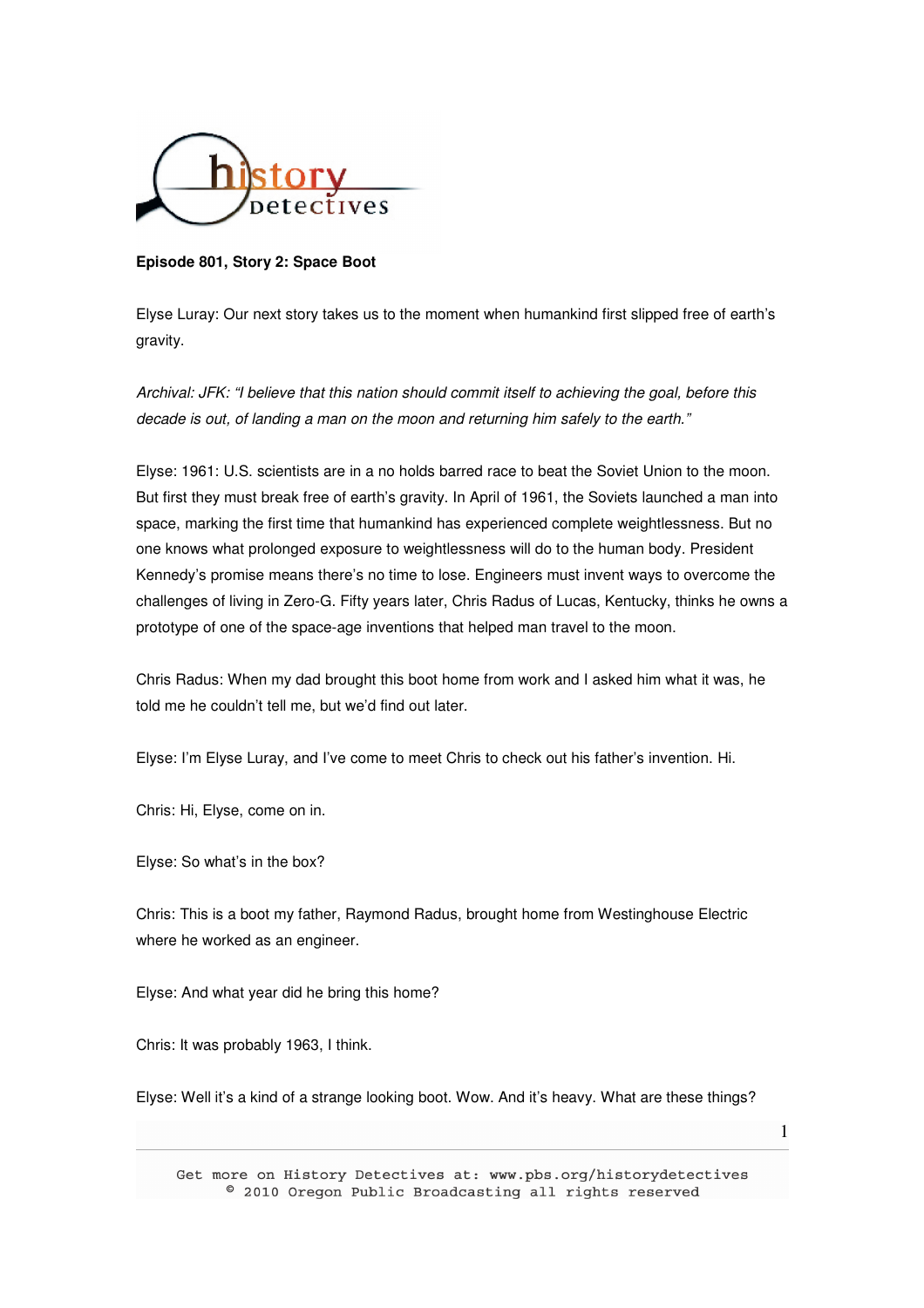

Chris: These are magnets. Look.

Elyse: Oh neat.

Chris: from what I understand, it was invented for astronauts to use outside the space ship during the Gemini missions.

Elyse: So these magnets would stick the astronauts to the space craft in Zero-G?

Chris: That's what I understand, yeah. That was what our family lore is.

Elyse: Chris tells me that NASA's Project Gemini's purpose was to test equipment for future Apollo moon missions. And his father had always been secretive about his work. What exactly do you want me to find out?

Chris: Was this used by NASA for a zero gravity boot and how did it work?

Elyse: Do you have anything else for me to go on?

Chris: My sister has a box of files and paperwork that we can't make heads or tails of.

Elyse: Chris hasn't seen the documents in years, but says he'll speak to his sister, and ask her to send them to me. This is my first History Detectives story on space so it should be a lot of fun. And uh, here's your spoon.

Chris: Thank you.

Elyse: Okay. As an appraiser and auctioneer I've actually sold space memorabilia before. I've sold flags that have gone to the moon, moon dust, space suits. And I've never seen anything like this before. This looks like an old hiking boot or a skiing boot and it's attached to this crazy concoction down here. It has these strange looking coils on the side. There's actually a plug here in the back. It's really heavy. I think it weighs about 15 pounds. Chris thinks this was a prototype.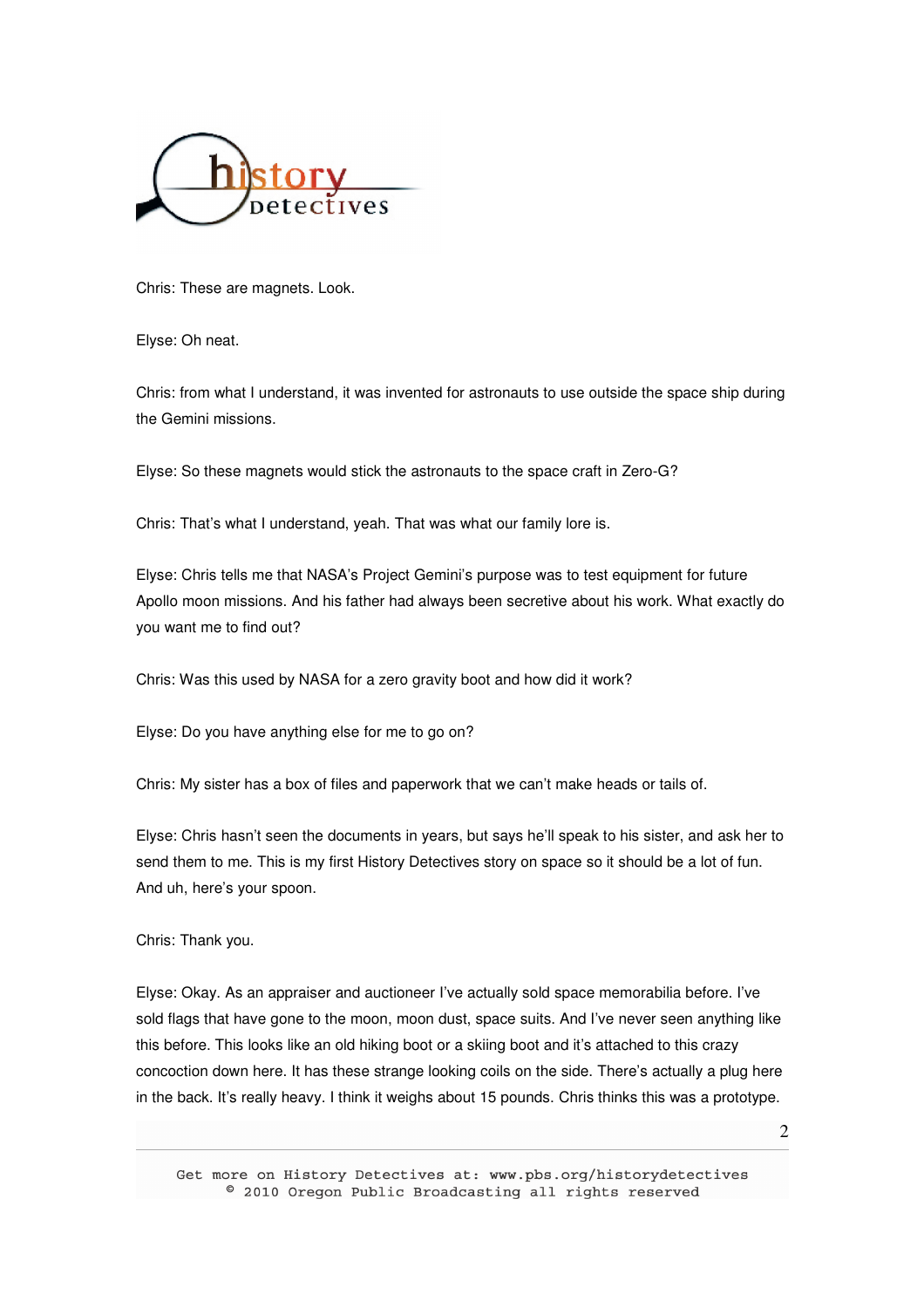

It certainly seems handmade. I call the History Detectives office to see if they can find anything in the Westinghouse archives. Meanwhile, I want to look for anything resembling Chris' "gravity boots" in the history of spaceflight. Before we could go to the moon, scientists needed to know how weightlessness would affect an astronaut. They started their tests with animals. The Soviet Union launched Laika the dog into orbit on November 3rd, 1957. The soviet rockets were experiencing a 50% failure rate in 1961 when they launched the world's first manned mission into orbit. Cosmonaut Yuri Gagarin beat the odds. He said he loved the feeling of Zero-G. "Everything is floating. Everything is floating. Beautiful. Interesting." Kennedy requested congress set aside a staggering 7 to 9 billion dollars to fund the race to the moon. That set off a frenzy of invention as engineering firms like IBM, the Martin Company – later known as Lockheed Martin – and Westinghouse Electric sold their inventions to NASA. On February 20th, 1962, 10 months after Yuri Gagarin made history, an American, John Glenn, orbited the earth. The successes kept coming. The first manned Gemini launch was in early 1965. In June, 1965 Ed White exited his capsule 135 miles above earth to become the first American to walk in space. The pictures from the Gemini missions are breathtaking. But the boots White wore certainly look very different from Chris' father's. White floated around for about 20 minutes and when mission control called him inside his only response was, this is fun! White reluctantly ended his spacewalk, saying, "It's the saddest moment of my life." I received an email from the History Detectives' office and they're telling me that the Westinghouse archives were partially lost in the mid-1990's. I'm not even sure how this contraption might have worked. So I'm headed to Carnegie Mellon Engineering School to meet with Dr. Edward Furlani, a research professor from the University at Buffalo. Ed has written a textbook on magnetic materials and devices.

Elyse: Hi Ed.

Dr. Edward Furlani: Hi, Elyse.

Elyse: Nice to meet you.

Ed: Come on, follow me.

Elyse: Ed's unfamiliar with our boot.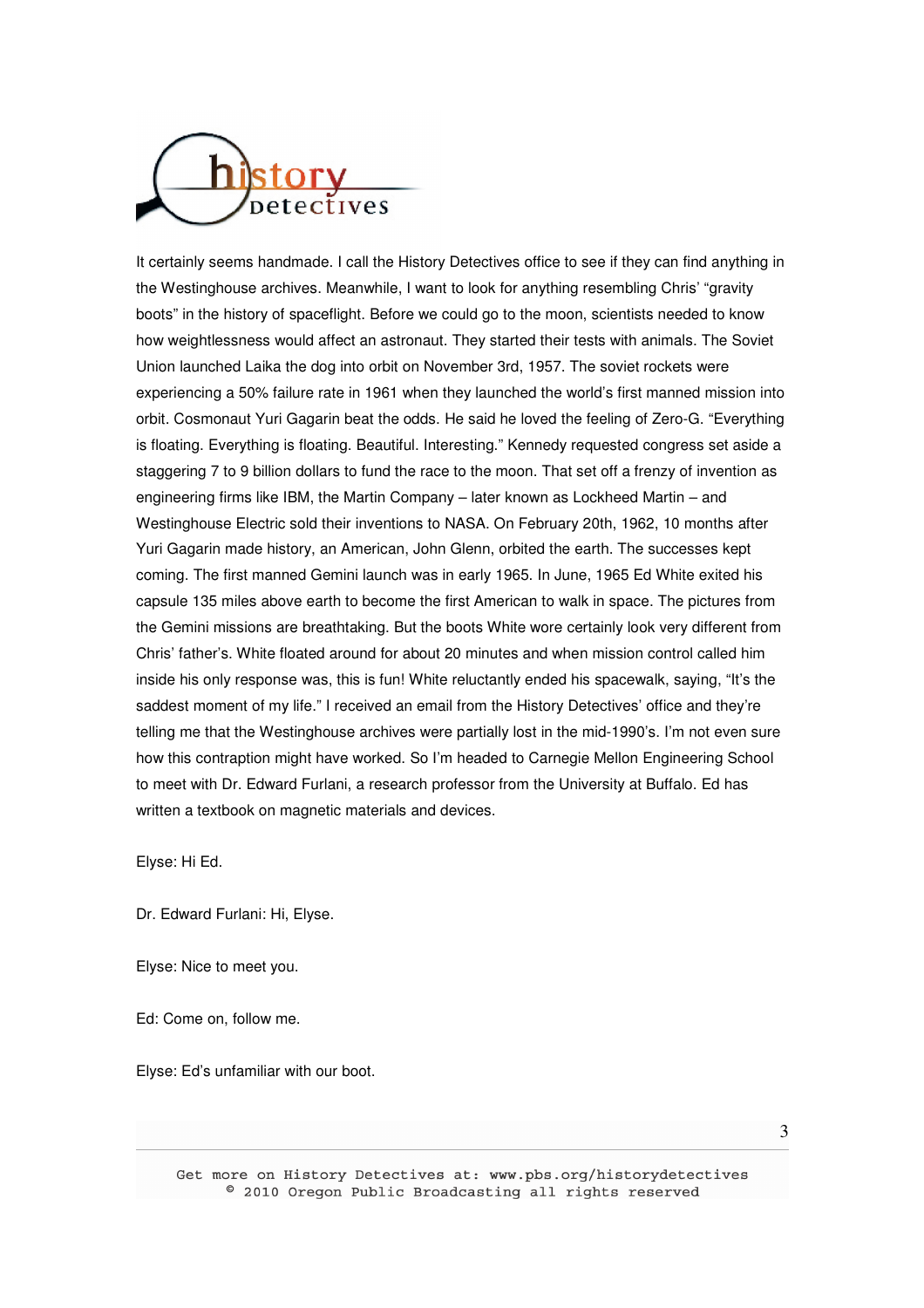

Ed: I've never heard of this and I've worked with magnets for many years. And now that I'm looking at it I can see that there are some permanent magnets attached to the bottom of it. And there's also some coils of wire.

Elyse: What's a permanent magnet?

Ed: A permanent magnet is like a household magnet or refrigerator magnet. And when you stick it to metal it stays stuck.

Elyse: Ed thinks the presence of the copper coils indicates the boot operated on something called flux transfer.

Ed: And what I'm going to do is sprinkle the iron filings on top of the magnet. The iron filings align with the magnetic field. And those are called flux lines or lines of force.

Elyse: But what exactly is a flux transfer?

Ed: Flux transfer is a way of turning the pull of a magnet on and off.

Elyse: Was this a new invention in the 1960's?

Ed: No, but the application to the boot especially the use of the coils, if that's how it works, was totally unique.

Elyse: Ed asks me to put on the boot and see if it still works. All right, let's do it. Woo, I'm excited. I feel like Cinderella…all right, here it goes. It fits! Okay, now what do I do?

Ed: You're going to step on the front of this iron bar, and you'll see that it clamps right on it.

Elyse: This is really heavy. I'm definitely stuck to this.

Ed: Okay just a second while I hook up these leads to apply current to the coils.

4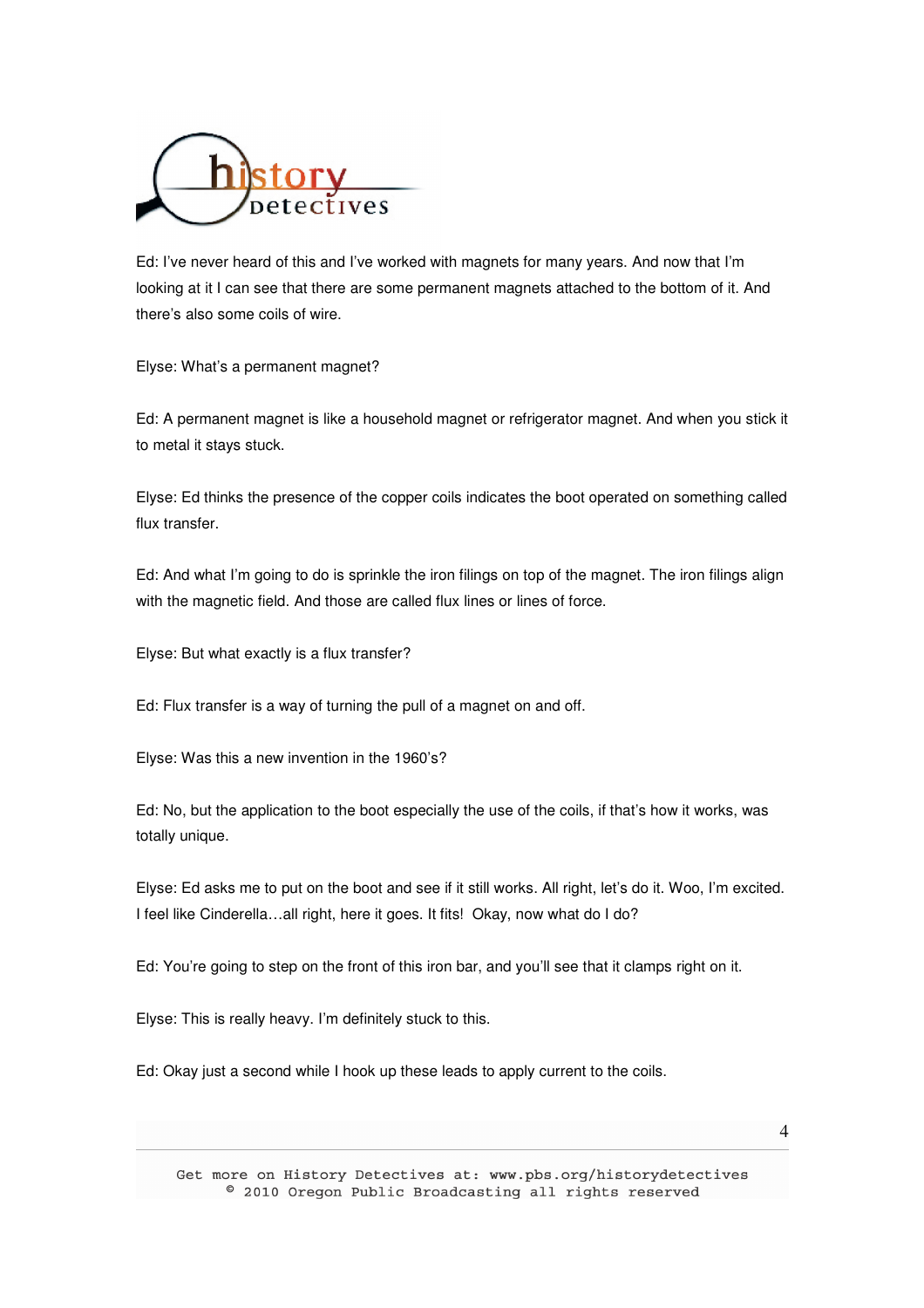

Elyse: Oh, that's what the plug is for!

Ed: Yeah. And now what I want you to do is just lift your foot up and hold it at an angle.

Elyse: Wow this is so heavy.

Ed: And now I'm just going to apply the current and see if we can get the boot to release…

Elyse: Cool!

Ed: So you can see that it does work on the principle of flux transfer.

Elyse: Wow, so it works! To show me how an astronaut might use the boot Ed sets up another demonstration. I shoot a video for Chris. Woo! All right. Now I see how a man could walk on a space craft. When the boot was off, the magnet would stick him to the craft. When it was on, the magnet would release his foot so he could walk. But I don't understand how a man could hang from these magnets. They don't seem that strong to me.

Ed: Well if the boots were built in the 1960's say, then the magnets on them would have aged over time and they'd be much weaker now.

Elyse: The boot does work. But did it work for NASA? The box of documents Chris's sister has held onto all these years has finally arrived. My office has forwarded them to me. Well there's a lot of files in here. Let's see. Ah, this is someone actually wearing the boots. This looks like Chris's father, Raymond Radus. Looks like he earned some design awards so he must have been pretty good at what he did. This is a picture of a guy wearing the boots hanging upside down. So this shows that the boots really did work and they could support the weight of a man. Here's a newspaper article. It's from the Pittsburgh Press, February 5th, 1963: "New Space Footwear Shoes Human Flies. Magnetic brogans by Westinghouse will tie down rambling astronauts". The article goes on: "This simple system, Westinghouse engineers believe, may provide the answer for men walking around, in, and on the outside of spacecraft in the weightlessness of outer space." So Radus's shoes were made to help astronauts walk in Zero-G. But I find no mention of NASA in his files. This box is full of contacts of Westinghouse employees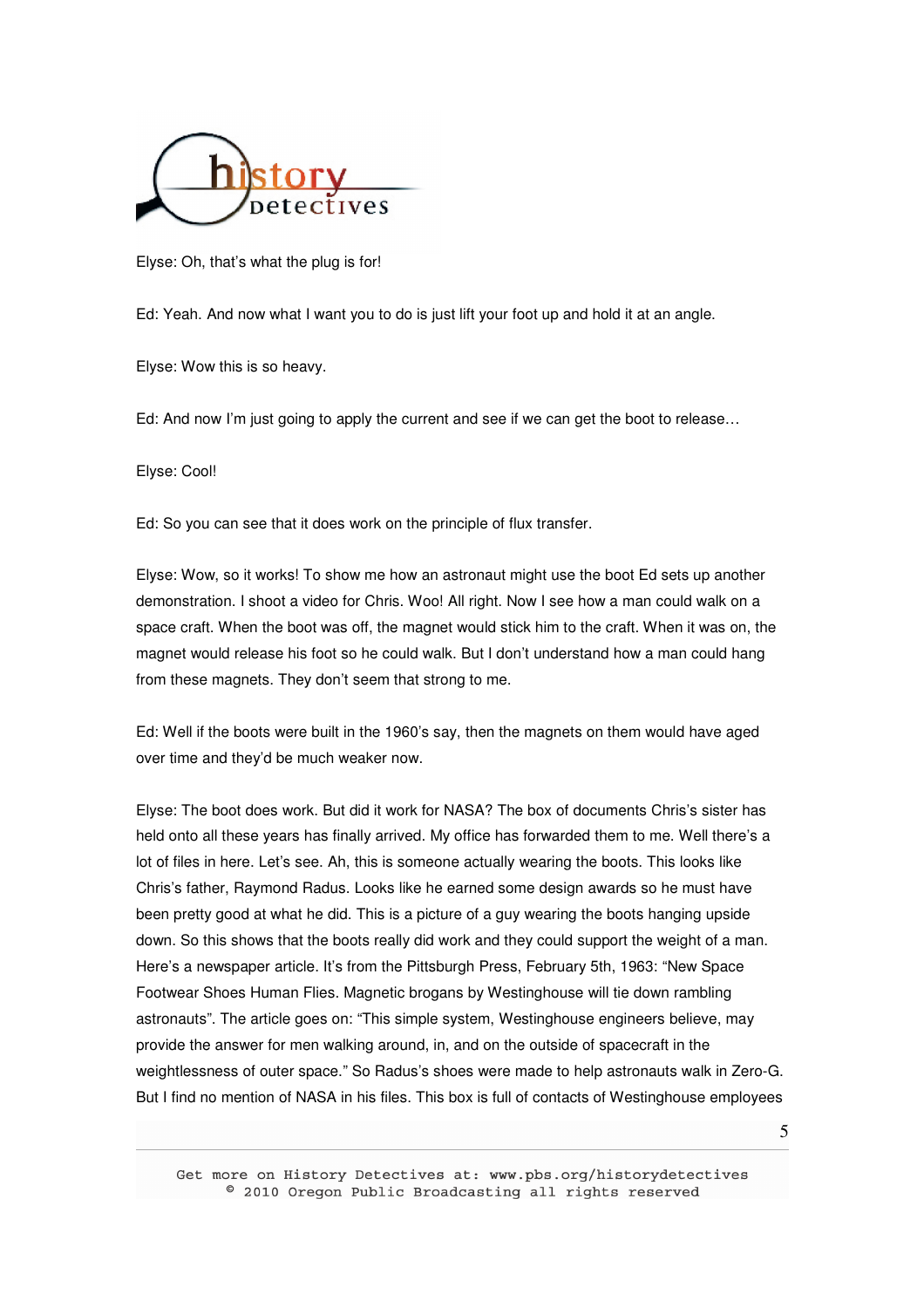

that Radus might have known. Maybe I can contact one of them and they can help me sort this thing out. Hi, this is Elyse Luray calling from History Detectives. I'm looking for John. I make several calls before I can find someone Ray Radus worked with at Westinghouse. I find former lab technician Pat Boccardi in Monroeville, Pennsylvania.

Pat: Howdy, Elyse…

Elyse: Hello.

Pat: Nice to see you. Have a seat.

Elyse: Tell me, how did you know Ray Radus?

Pat: Well we happened to be working in the same department. Ray was an electrical engineer.

Elyse: Now have you ever seen this boot before?

Pat: Yeah I think so, I think I worked on that.

Elyse: You worked on it!

Pat: Yeah. And he designed it. It was his idea it was my job to get it all together. I did the coils. I cut the magnets. I took it all down to a local shoemaker shop and had them sew it to the bottom of the ski boot. I haven't seen it for 51 years.

Elyse: Pat says it was a thrilling time to work at Westinghouse, developing radar to help Gemini capsules dock in orbit, and, later, the camera that shot the first footage of Neil Armstrong walking on the moon.

Pat: They gave the engineers assigned projects. But they also gave them the freedom to work 10 to 15 percent of their own time on anything they wanted to do. Any idea, as long as it was on behalf of Westinghouse. It had to be something that Westinghouse would end up with.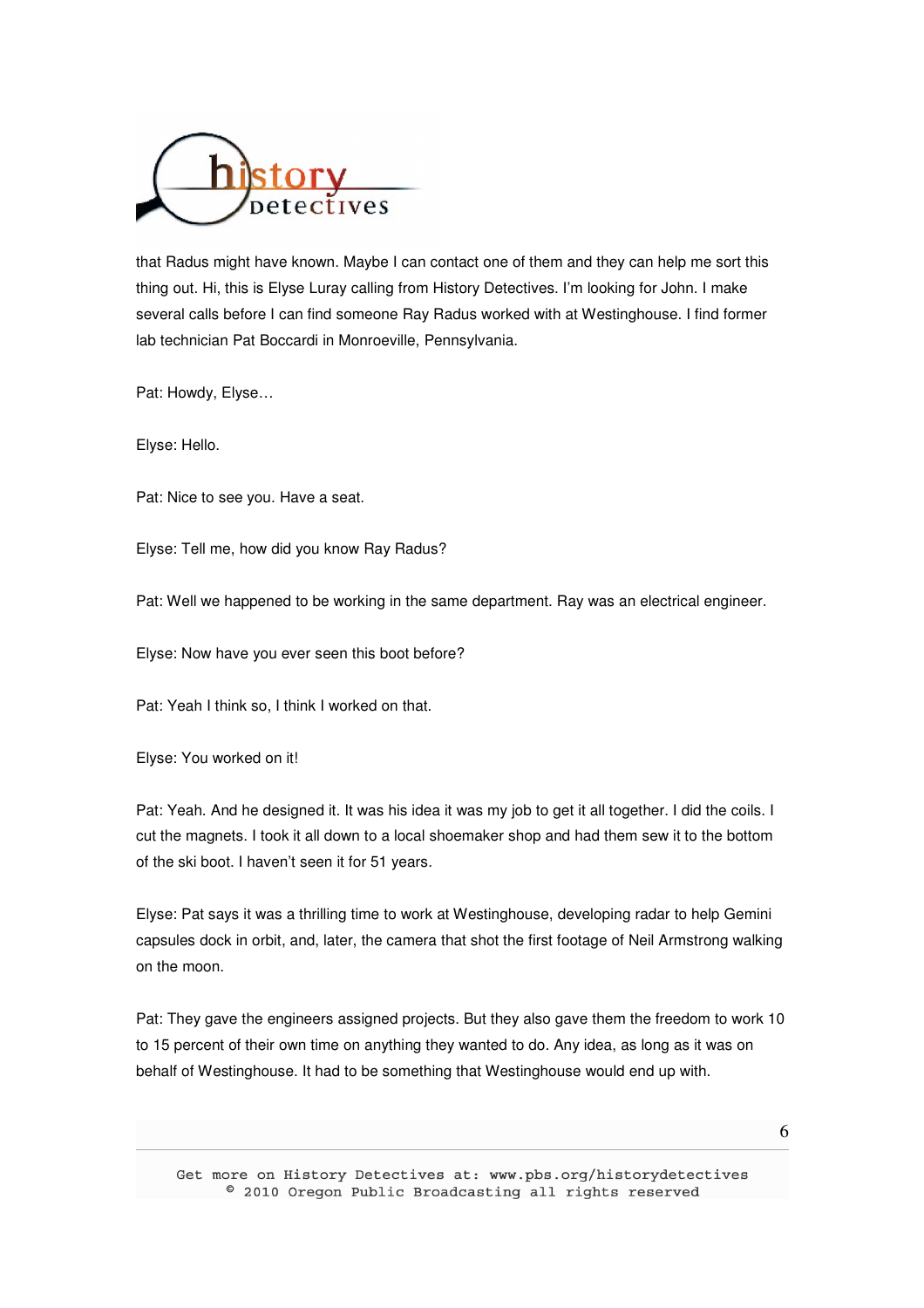

Elyse: Pat tells me that Radus's magnetic boots were born out of this so-called "free inventing" time. Radus's job at Westinghouse had nothing to do with the space program, but he used this free time to get caught up in the race to the moon. I ask Pat what happened to the boots. Were they sold to NASA? He doesn't know.

Pat: They folded the department up. So Ray went to another department and I went to a television department.

Elyse: I still don't know if the boots found a home at NASA, or if some version of his technology made it into space. So I'm heading to Space Center Houston, next to the site of NASA's legendary "Mission Control." It was here that anxious flight controllers tracked the Gemini spacewalk missions. The astronaut gallery holds the world's largest collection of space suits.

Elyse: Hi, Joe.

Joe Kosmo: Hey Elyse. How are you?

Elyse: Good, nice to meet you.

Joe: Nice to meet you as well.

Elyse: Joe Kosmo has been a NASA spacesuit engineer since 1961. He shows me a flight suit, and boots once worn by Ed White. They are just like the pictures I saw. He illustrates how White used a gas jet to move around outside the capsule. I tell Joe about the boot's magnetic properties, and explain that Chris' family thinks it may have been used in Project Gemini.

Joe: Oh. I've been working with NASA for 49 years and all the space suits and the fact is that I've never, never personally, have seen anything like this. Never encountered it.

Elyse: Do you think NASA ever considered using magnetic boots for the outside of the spacecraft?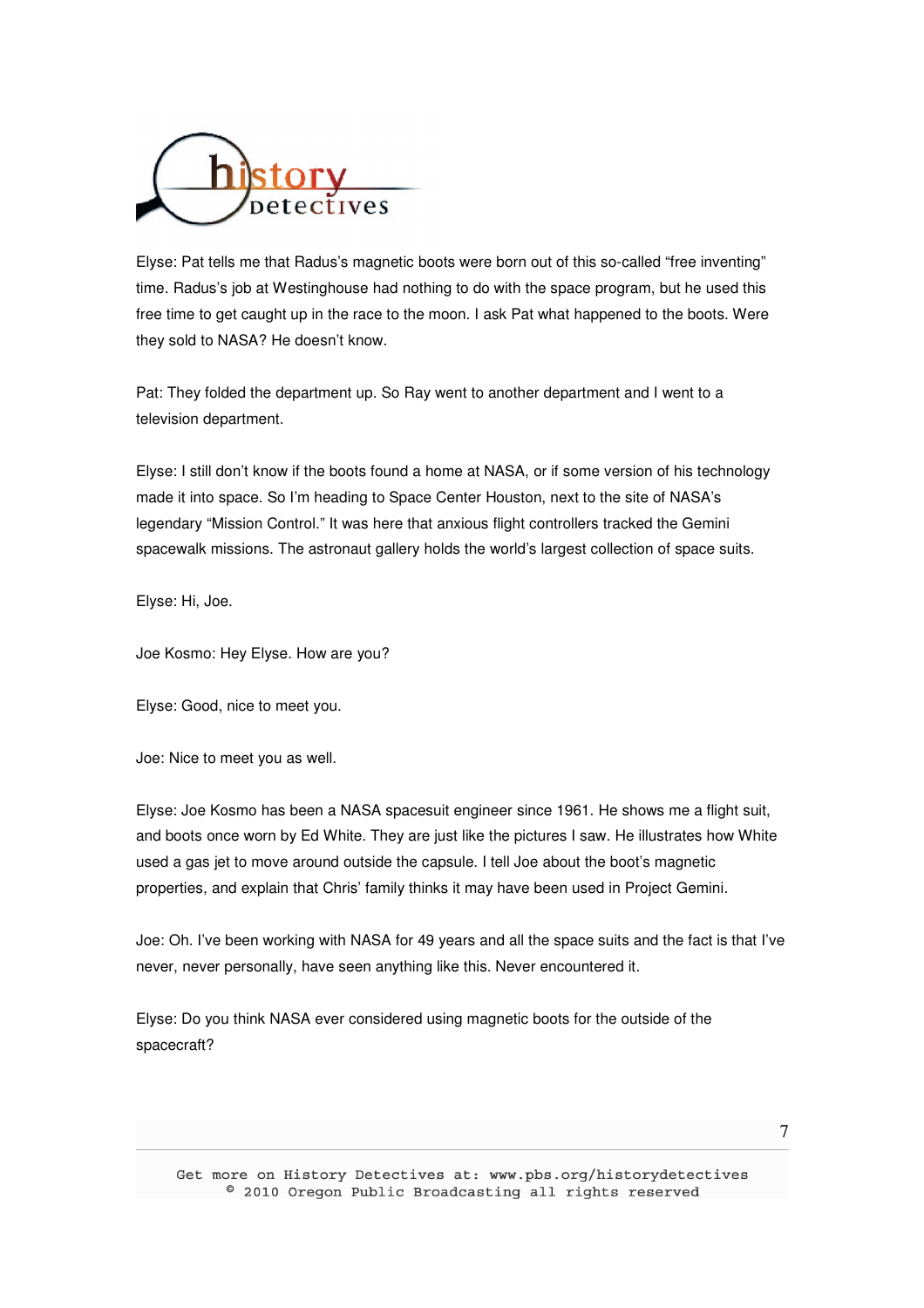

Joe: The suits back at that point in time didn't have a high degree of mobility so you really couldn't walk and it was much easier just to do the free body floating and tethering.

Elyse: A spacewalk, Joe tells me, isn't quite the right phrase. Tethering meant Ed White floated outside the capsule attached by nothing other than that thin umbilical cord. But there was another, more elemental reason Chris's father's boots never stepped into space. It's time to report back to Chris…

Elyse: Okay. First of all, thank you. What a fun trip to space that was. I explain how a magnet expert had shown me how the boot was intended to work. Your father developed a unique application for this boot. You could turn the boot on and off again and walk upside down on metal surfaces. You see how it's attached here and then it falls?

Chris: Still works!

Elyse: It still works.

Chris: Cool.

Elyse: I tell Chris his father invented the magnetic boots for the space program. But it wasn't until I'd gone to the Control Center for the Gemini Mission that I understood why the boots had never made it into space.

Joe: If it does work on a magnetic principle it produces a magnetic flux and that could seriously affect some of the guidance and navigation systems, or some of the perhaps the scientific instrumentation. I wouldn't want to be around a magnetic field.

Elyse: I ask Joe why Chris' father wouldn't have taken this into account when he designed the boots.

Joe: How much information he would have had available to him, I'm not quite sure. You got to remember we were still in the Cold War era. A lot of the aspects of the program itself were classified confidential even at a higher level.

8